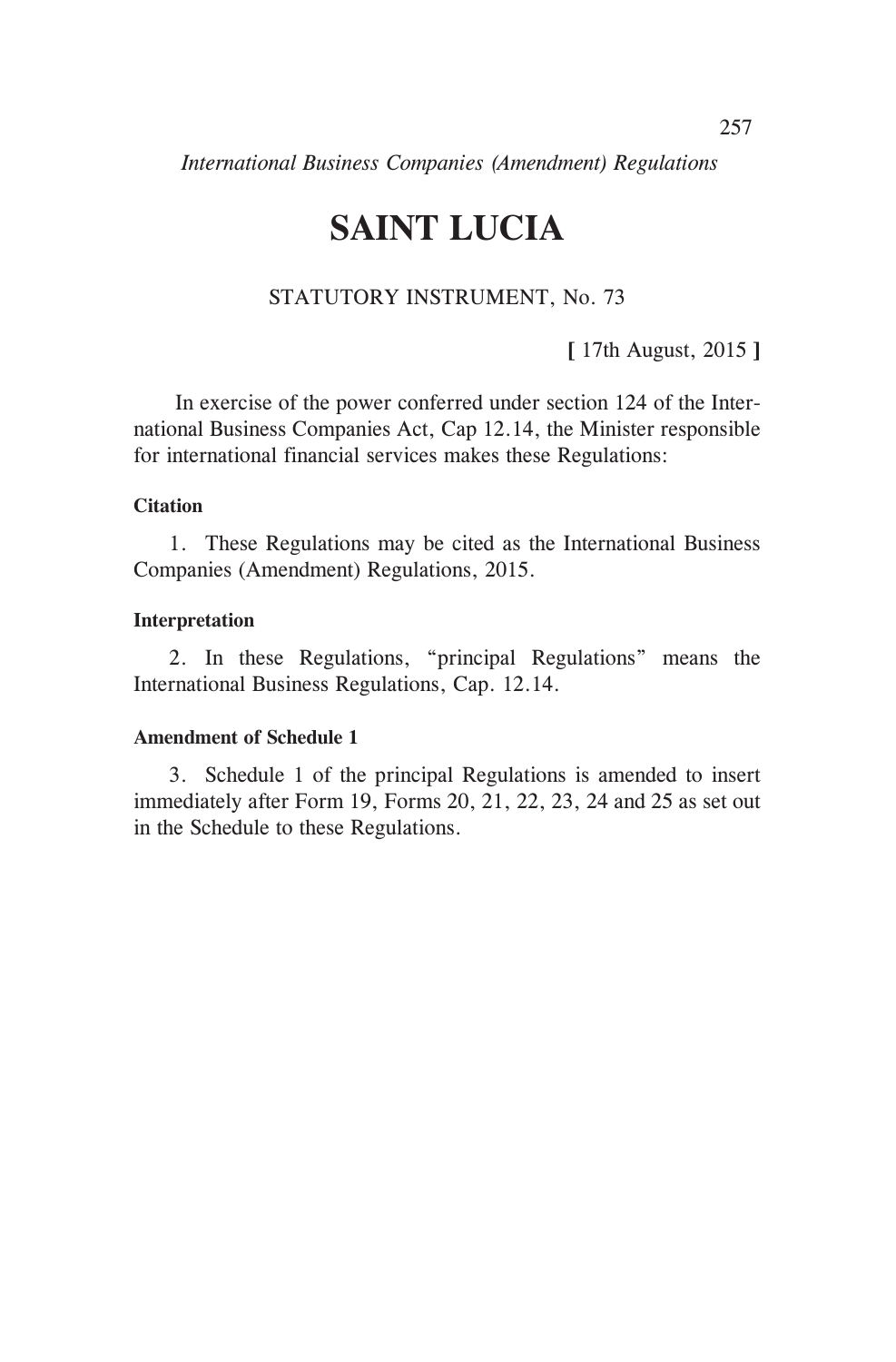## **SCHEDULE**

# **"FORM 20 ANNUAL SHAREHOLDER RETURN**

(section 28(6))

(To be submitted to the registered agent of the company by December 31 of each year)

| Return for the year ending December 31, |  |  |
|-----------------------------------------|--|--|
| Name of company                         |  |  |
| <b>Registration number</b>              |  |  |

## **Shareholder details**

Please list the details of shareholders at the return date and also details of any holders of shares since the last return date or date of incorporation as applicable. If the shareholder is a company, please provide jurisdiction and registration particulars.

| Name of<br>Share-<br>holder | <b>Address of</b><br><b>Shareholder</b> | <b>Nationality</b><br><b>or</b><br><b>Jurisdiction</b> | <b>Number</b><br>of Shares<br>held | Date of<br><b>Allotment</b><br>or Entry of<br><b>Transfer</b> | Date<br><sub>of</sub><br><b>Disposal</b> |
|-----------------------------|-----------------------------------------|--------------------------------------------------------|------------------------------------|---------------------------------------------------------------|------------------------------------------|
|                             |                                         |                                                        |                                    |                                                               |                                          |
|                             |                                         |                                                        |                                    |                                                               |                                          |
|                             |                                         |                                                        |                                    |                                                               |                                          |
|                             |                                         |                                                        |                                    |                                                               |                                          |
|                             |                                         |                                                        |                                    |                                                               |                                          |
|                             |                                         |                                                        |                                    |                                                               |                                          |
|                             |                                         |                                                        |                                    |                                                               |                                          |
|                             |                                         |                                                        |                                    |                                                               |                                          |

The above return for the year ending December 31, was received by the registered agent at the date shown below.

.......................................... .............................

Registered agent Date

258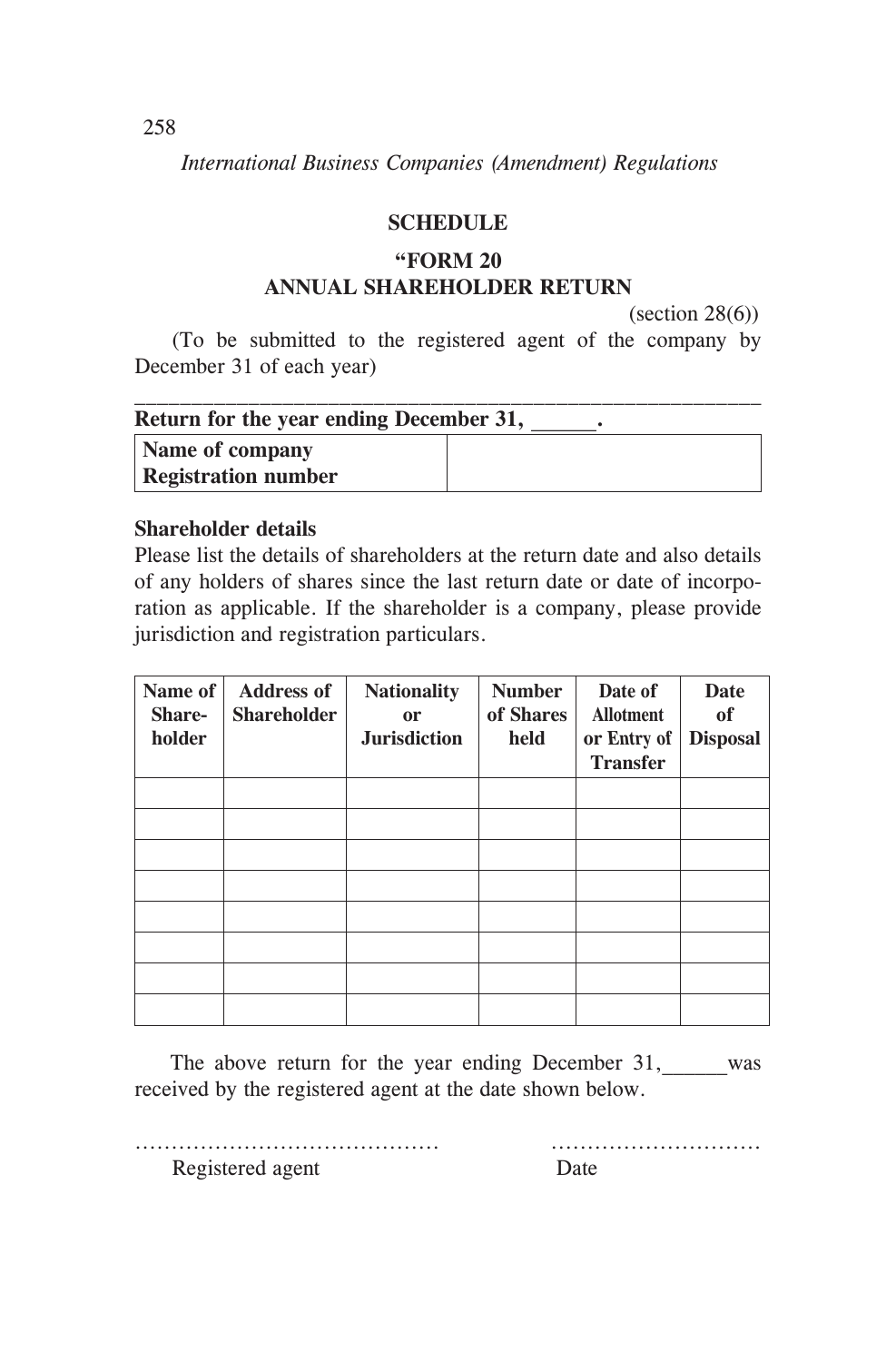# **FORM 21**

## **SHAREHOLDER DEFAULT DECLARATION**

 $\left( \text{section } 28(7)(b) \right)$ 

| Name of international business   Company number |  |
|-------------------------------------------------|--|
| company                                         |  |
|                                                 |  |
|                                                 |  |
|                                                 |  |
|                                                 |  |
|                                                 |  |

(attach additional pages where necessary)

I \_\_\_\_\_\_\_\_\_\_\_\_\_\_\_\_\_\_ , the registered agent hereby declare that each (name),

of the international business companies listed above, which failed to submit the annual shareholder return for the year ending December 31,

have now submitted the return as required by section 28 of the Act, and attach herewith the penalty fee prescribed.

Registered agent Date

I declare that this document was filed on  $\blacksquare$ .

**Registrar International Business Companies**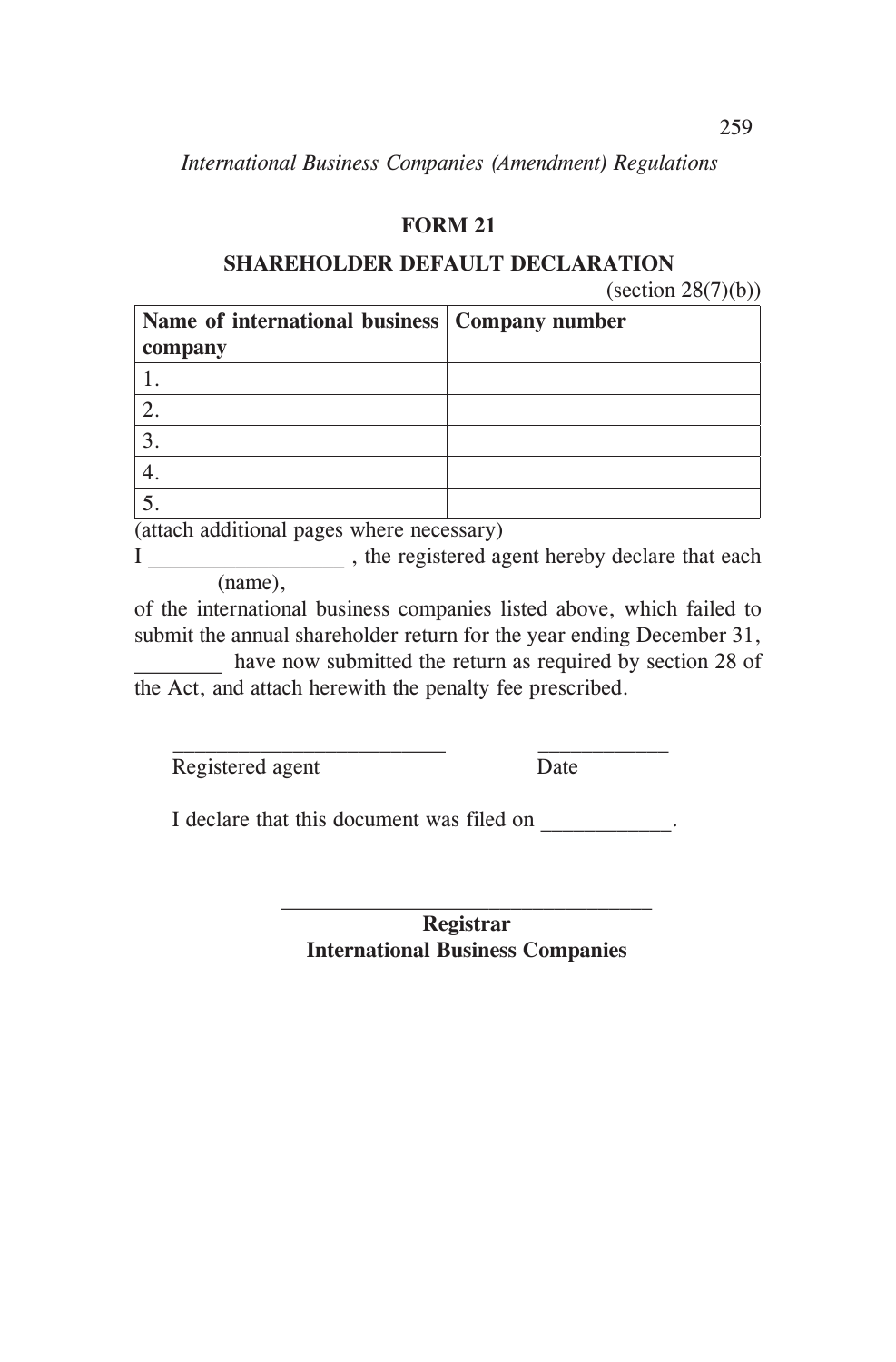# **FORM 22**

## **LIST OF DEFAULTING COMPANIES (Annual Shareholder Return)**

 $(section 28(8))$ 

| Name of international business   Company number |  |
|-------------------------------------------------|--|
| company                                         |  |
|                                                 |  |
|                                                 |  |
|                                                 |  |
|                                                 |  |
|                                                 |  |

(attach additional pages where necessary)

I here registered agent, hereby declares that each (name)

of the international business companies listed above, which failed to submit the annual shareholder return for the year ending December 31,

have now submitted the return as required by section 28 of the Act, and attach herewith the penalty fee prescribed.

Registered Agent Date

I certify that this document was filed on  $\blacksquare$ 

**Registrar International Business Companies**

260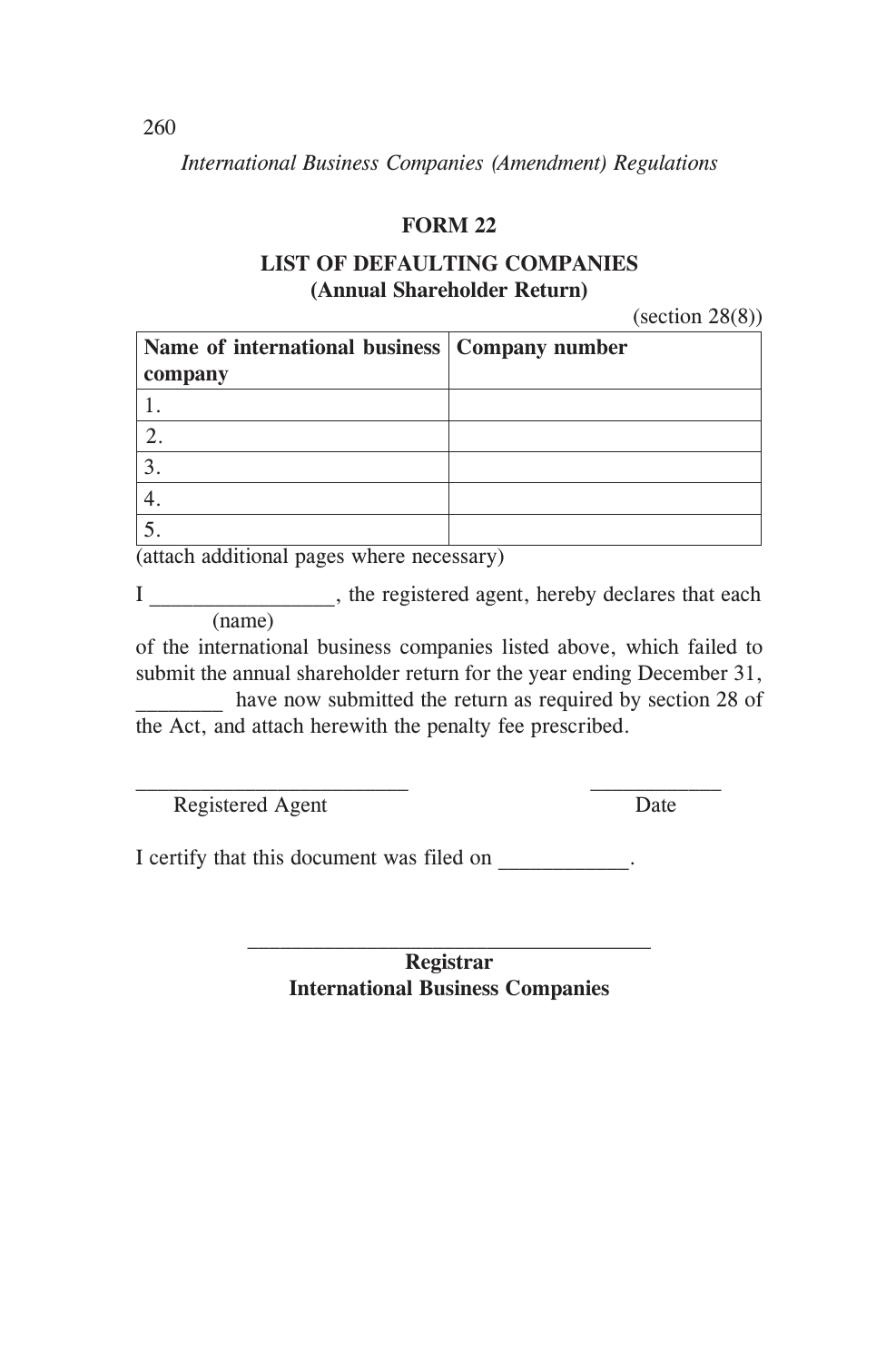# **FORM 23**

## **ANNUAL RETURN OF DIRECTOR**

 $\text{(section 42(3))}$ 

(To be submitted to the Registered Agent of the Company by December 31 of each year)

Return for the year ending December 31,

| <b>Name of company</b>     |  |
|----------------------------|--|
| <b>Registration number</b> |  |

## **Director details**

Please list the details of directors as at the return date and also details of any directors since the last return date or date of incorporation as applicable. If the director is a company, please provide jurisdiction and registration particulars.

| director | Name of   Address of  <br>director | <b>Nationality</b><br>0r<br><b>Jurisdiction</b> | <b>Appointment</b> Resignation<br>date | date |
|----------|------------------------------------|-------------------------------------------------|----------------------------------------|------|
|          |                                    |                                                 |                                        |      |

The above return for the year ending December 31 was received by the Registered Agent at the date hereunder.

| Registered agent | Date |
|------------------|------|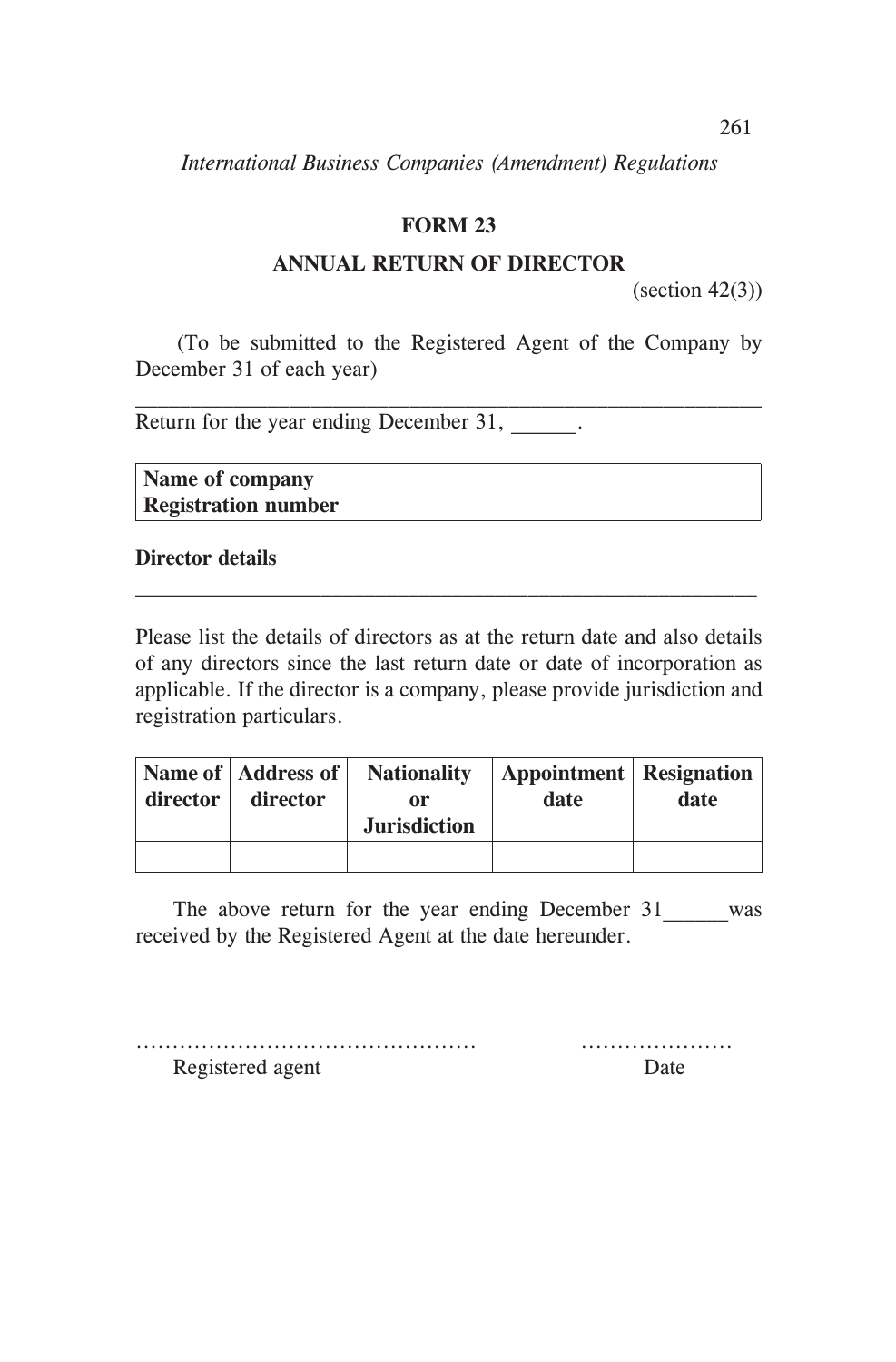# **FORM 24**

## **RETURN OF DIRECTOR DEFAULT DECLARATION**  $\text{(section 42(4)(b))}$

| Name of international business   Company number |  |
|-------------------------------------------------|--|
| company                                         |  |
|                                                 |  |
|                                                 |  |
|                                                 |  |
|                                                 |  |
|                                                 |  |

(attach additional pages where necessary)

I, the registered agent, hereby declare that each (name),

of the international business companies listed above, which failed to submit the annual director return for the year ending December 31, \_\_\_\_\_\_\_\_, have now submitted the return as required by section 42 of the Act and I attach herewith the penalty fee prescribed.

Registered agent Date

I declare that this document was filed on  $\blacksquare$ 

**Registrar International Business Companies** 

262